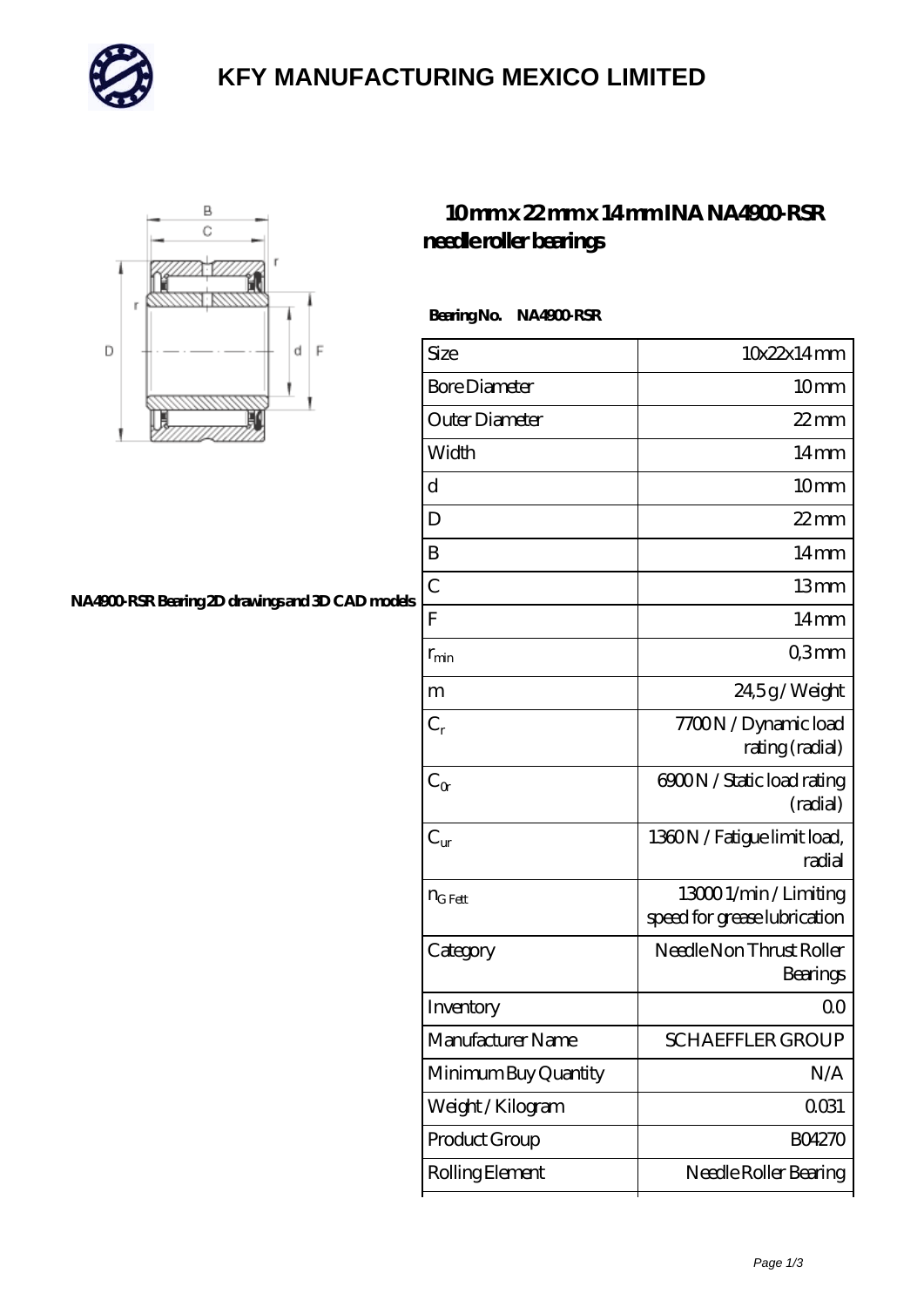

## **[KFY MANUFACTURING MEXICO LIMITED](https://mailemotion.tv)**

| Component                 | Complete with Outer and<br>Inner Ring                                                                                                                                                                                            |
|---------------------------|----------------------------------------------------------------------------------------------------------------------------------------------------------------------------------------------------------------------------------|
| Enclosure                 | 1 Seal                                                                                                                                                                                                                           |
| Self Aligning             | No                                                                                                                                                                                                                               |
| Retainer                  | Yes                                                                                                                                                                                                                              |
| Number of Rows of Rollers | Single Row                                                                                                                                                                                                                       |
| Separable                 | Inner Ring - Both Sides                                                                                                                                                                                                          |
| Closed End                | No                                                                                                                                                                                                                               |
| Inch - Metric             | Metric                                                                                                                                                                                                                           |
| Relubricatable            | Yes                                                                                                                                                                                                                              |
| Thrust Bearing            | No                                                                                                                                                                                                                               |
| Long Description          | 10MM Bore; 22MM<br>Outside Diameter: 14MM<br>Width; Needle Roller<br>Bearing, Complete with<br>Outer and Inner Ring, 1 Seal<br>Enclosure; No Self Aligning;<br>Retainer; Single Row of<br>Rollers; Inner Ring - Both<br>Sides Se |
| Other Features            | Plain Inner Ring   2 Rib<br>Outer Ring   Precision<br>Bearing   Steel Cage  <br>Ground Raceway with Rib  <br>Oil Hole                                                                                                            |
| Category                  | Needle Non Thrust Roller<br>Bearing                                                                                                                                                                                              |
| <b>UNSPSC</b>             | 31171512                                                                                                                                                                                                                         |
| Harmonized Tariff Code    | 8482.4000.00                                                                                                                                                                                                                     |
| Noun                      | Bearing                                                                                                                                                                                                                          |
| <b>Keyword String</b>     | Needle                                                                                                                                                                                                                           |
| Manufacturer URL          | http://www.ina.com                                                                                                                                                                                                               |
| Manufacturer Item Number  | NA4900RS                                                                                                                                                                                                                         |
| Weight/LBS                | 0054                                                                                                                                                                                                                             |
| Outside Diameter          | 0866Inch   22 Millimeter                                                                                                                                                                                                         |
| Bore                      | 0.394 Inch   10 Millimeter                                                                                                                                                                                                       |
|                           |                                                                                                                                                                                                                                  |